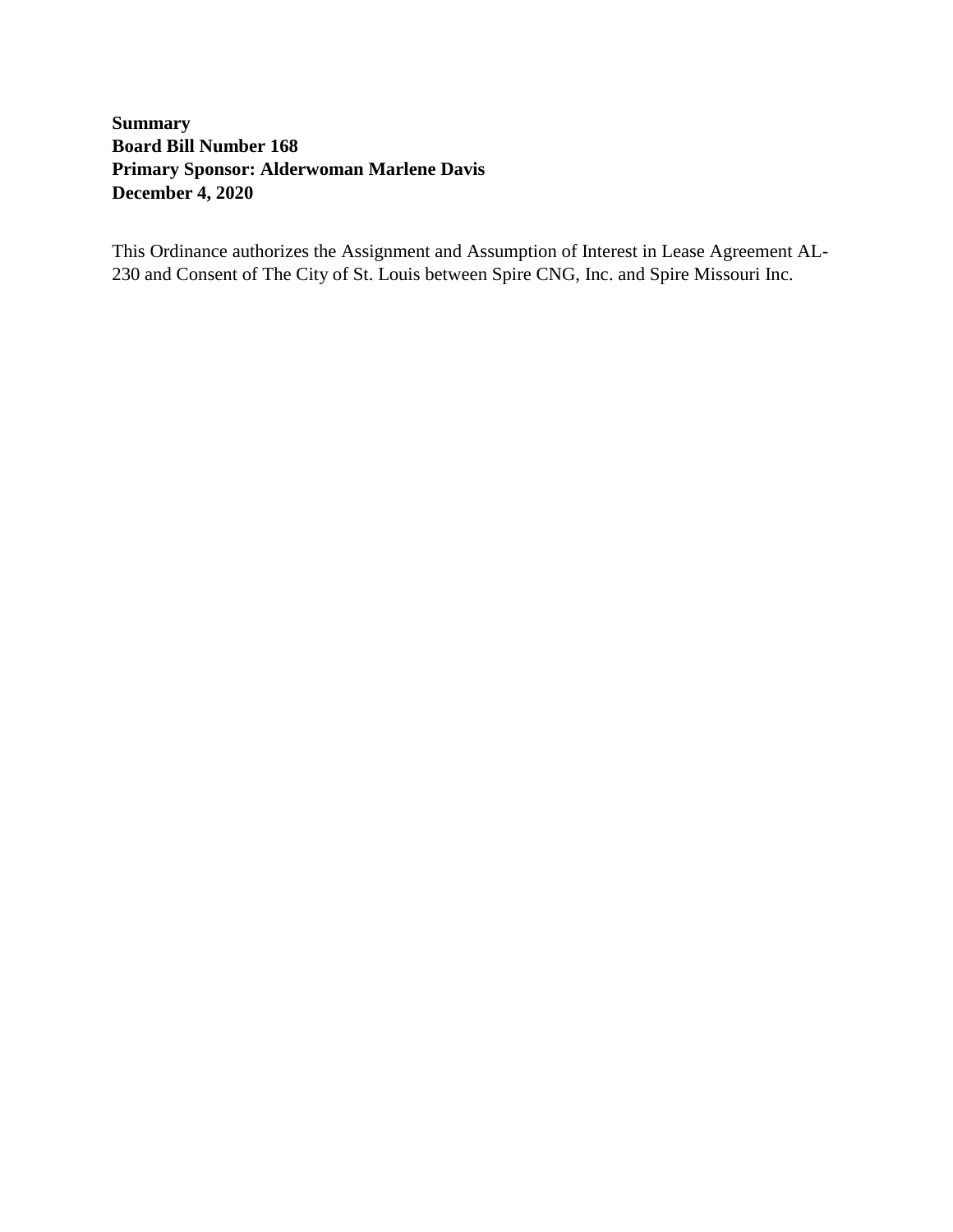#### **BOARD BILL NUMBER 168 INTRODUCED BY: ALDERWOMAN MARLENE E. DAVIS**

| $\mathbf 1$   | An Ordinance recommended and approved by the Board of Estimate and Apportionment                       |
|---------------|--------------------------------------------------------------------------------------------------------|
| 2             | authorizing and directing the Director of Airports and the Comptroller of The City of St. Louis (the   |
| 3             | "City"), owner and operator of St. Louis Lambert International Airport® (the "Airport"), to enter into |
| 4             | and execute on behalf of the City the "Assignment and Assumption of Interest in Lease Agreement        |
| 5             | AL-230 and Consent of The City of St. Louis ("Assignment Agreement") between Spire CNG Inc.,           |
| 6             | f/k/a Laclede Venture Corp., a Missouri Corporation ("Assignor"), and Spire Missouri Inc., a           |
| 7             | Missouri Corporation ("Assignee"), whereby the City consents to the assignment by Assignor, to         |
| $\,8\,$       | Assignee all of Assignor's right, title and interest in the Lease Agreement AL-230, between the City   |
| $\mathcal{G}$ | and Assignor, dated February 5, 2013; said Assignment Agreement was approved by the Airport            |
| 10            | Commission and is attached hereto as ATTACHMENT "1" and made a part hereof, and its terms              |
| 11            | are more fully described in Section One of this Ordinance; containing a severability clause; and       |
| 12            | containing an emergency clause.                                                                        |
|               |                                                                                                        |

#### **BE IT ORDAINED BY THE CITY OF ST. LOUIS AS FOLLOWS:**

 **SECTION ONE**. The Director of Airports and the Comptroller of The City of St. Louis (the "City"), owner and operator of St. Louis Lambert International Airport® (the "Airport") are hereby authorized and directed to enter into and execute on behalf of the City the "Assignment and Assumption of Interest In Lease Agreement AL-230 and Consent of The City of St. Louis" ("Assignment Agreement") between Spire CNG Inc., f/k/a Laclede Venture Corp., a Missouri Corporation ("Assignor"), and Spire Missouri Inc., a Missouri Corporation ("Assignee"), whereby

**Page 1 of 2 Board Bill Number 168 Davis December 4, 2020**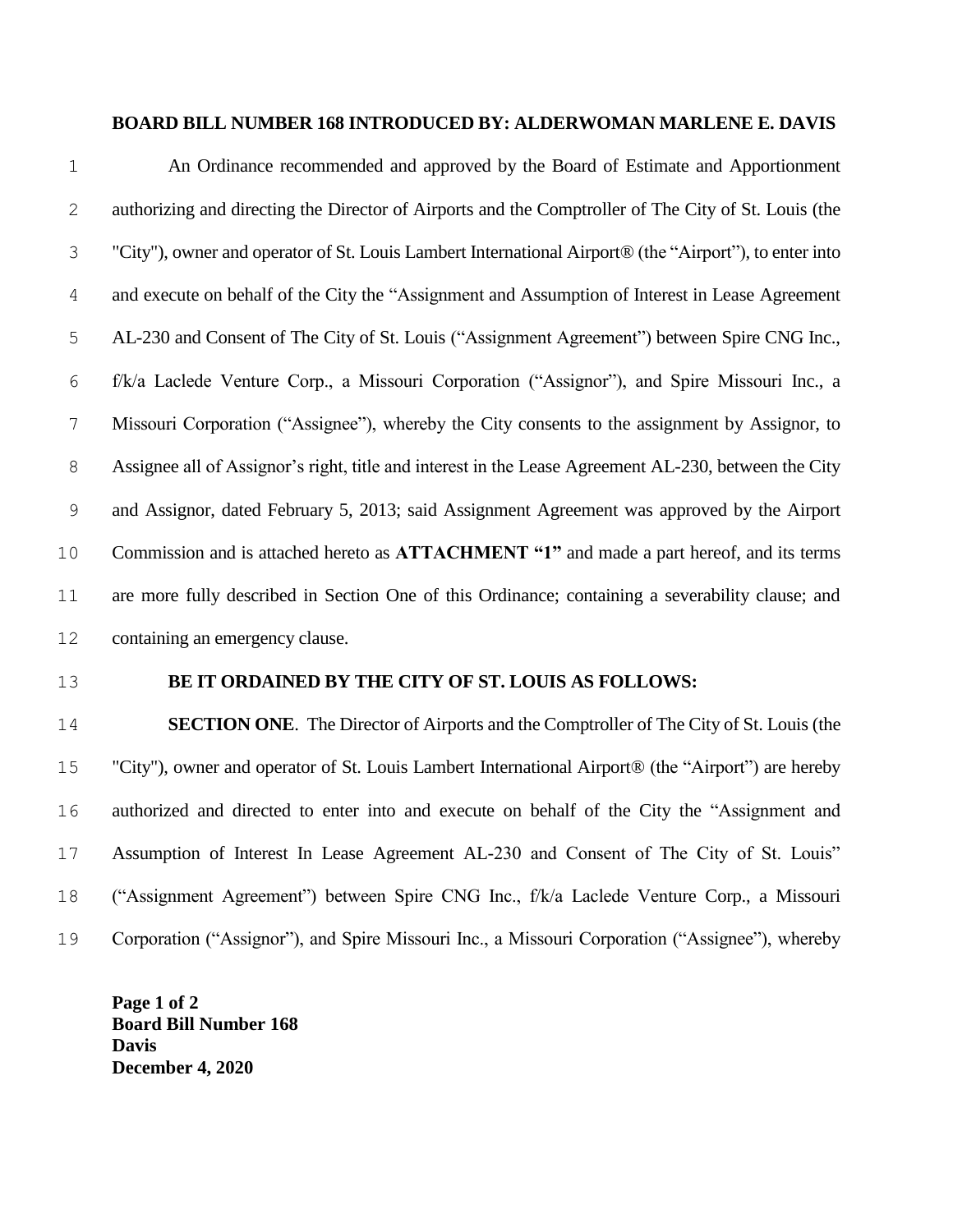the City consents to the assignment by Assignor, to Assignee all of Assignor's right, title and interest in the Lease Agreement AL-230, between the City and Assignor, dated February 5, 2013; the Assignment Agreement was approved by the Airport Commission, and is to read in words and figures substantially as set out in **ATTACHMENT "1"**, which is attached hereto and made a part hereof.

 **SECTION TWO.** The sections or provisions of this Ordinance or portions thereof are severable. In the event that any section or provision of this Ordinance or portion thereof is held invalid by a court of competent jurisdiction, such holding will not invalidate the remaining sections or provisions of this Ordinance unless the court finds the valid sections or provisions of this Ordinance are so essentially and inseparably connected with, and so dependent upon, the illegal, unconstitutional or ineffective section or provision that it cannot be presumed that the Board of Aldermen would have enacted the valid sections or provisions without the illegal, unconstitutional or ineffective sections or provisions or unless the court finds that the valid sections or provisions, standing alone, are incomplete and incapable of being executed in accordance with the legislative intent.

 **SECTION THREE.** This being an Ordinance for the preservation of public peace, health, or safety, it is hereby declared an emergency measure as designed in Article IV, Section 20 of the City's Charter and will become effective immediately upon its approval by the City's Mayor.

**Page 2 of 2 Board Bill Number 168 Davis December 4, 2020**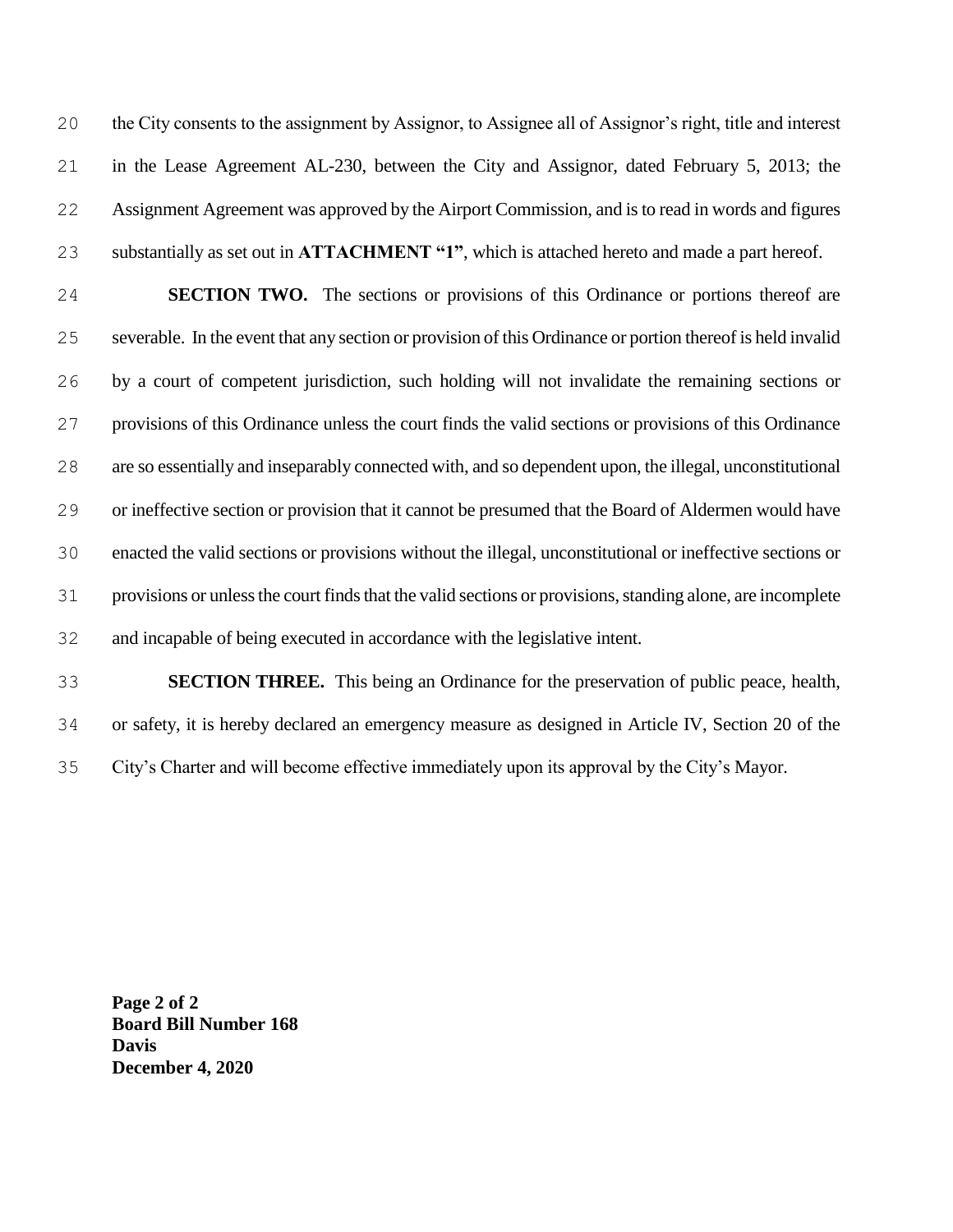#### **ASSIGNMENT AND ASSUMPTION OF INTEREST IN LEASE AGREEMENT AL-230 AND CONSENT OF THE CITY OF ST. LOUIS (PUBLIC ACCESS COMPRESSED NATURAL GAS FUELING STATION)**

THIS ASSIGNMENT AND ASSUMPTION OF INTEREST AND CONSENT OF THE CITY OF ST. LOUIS (the "**Agreement**") is entered into the \_\_\_\_\_\_ day of \_\_\_\_\_\_\_\_\_, 2021 by and between The City of St. Louis, owner and operator of St. Louis Lambert International Airport® ("**City**"), Spire CNG Inc. f/k/a Laclede Venture Corp., a Missouri Corporation ("**Assignor**"), and Spire Missouri Inc., a Missouri Corporation ("**Assignee**").

## **W I T N E S S E T H**:

WHEREAS, City and Assignor entered into that certain Lease Agreement for a Public Access Compressed Natural Gas (CNG) Fueling Station, Agreement No. AL-230 dated February 5, 2013 ("**Lease Agreement**") with respect to the construction and operation of a public access CNG fueling facility located on property owned and operated by the City, to wit: approximately 50,000 square feet of space on Cypress Road in Bridgeton, Missouri;

WHEREAS, Assignor wishes to sell its rights and interest under the Lease Agreement to Assignee on or around November 25, 2020 ("**Closing**");

WHEREAS, Assignor and Assignee desire to enter into this Agreement in order for Assignor to assign to Assignee all of its right and interest in, to and under the Lease Agreement and for Assignee to assume all of Assignor's right and interest in, to and under the Lease; and

WHEREAS, under Article X of the Lease Agreement, Assignor and Assignee must obtain the City's written consent to the assignment and the City is willing to consent to the assignment on the following terms and conditions.

NOW THEREFORE, in consideration of the foregoing promises and other valuable consideration, the receipt and sufficiency of which are hereby acknowledged, the City, Assignor and Assignee agree as follows:

1. **Recitals**. The recitals set forth above are true and correct and are hereby incorporated herein by this reference.

2. **Closing.** Assignee shall notify the City of the Closing in accordance with the Notice provisions of the Lease Agreement. The City's consent to this Assignment shall be null and void if the Closing does not occur prior to December 31, 2020.

3. **Assignment and Assumption.** Assignor does hereby assign the Lease Agreement and all of its right and interest in the Lease Agreement to Assignee. Assignee does hereby expressly assume and agree to be bound by and to perform and comply with, for the benefit of the City, each and every obligation and liability of Assignor under or in connection with the Lease Agreement. Notwithstanding anything to the contrary contained herein or in the Lease Agreement,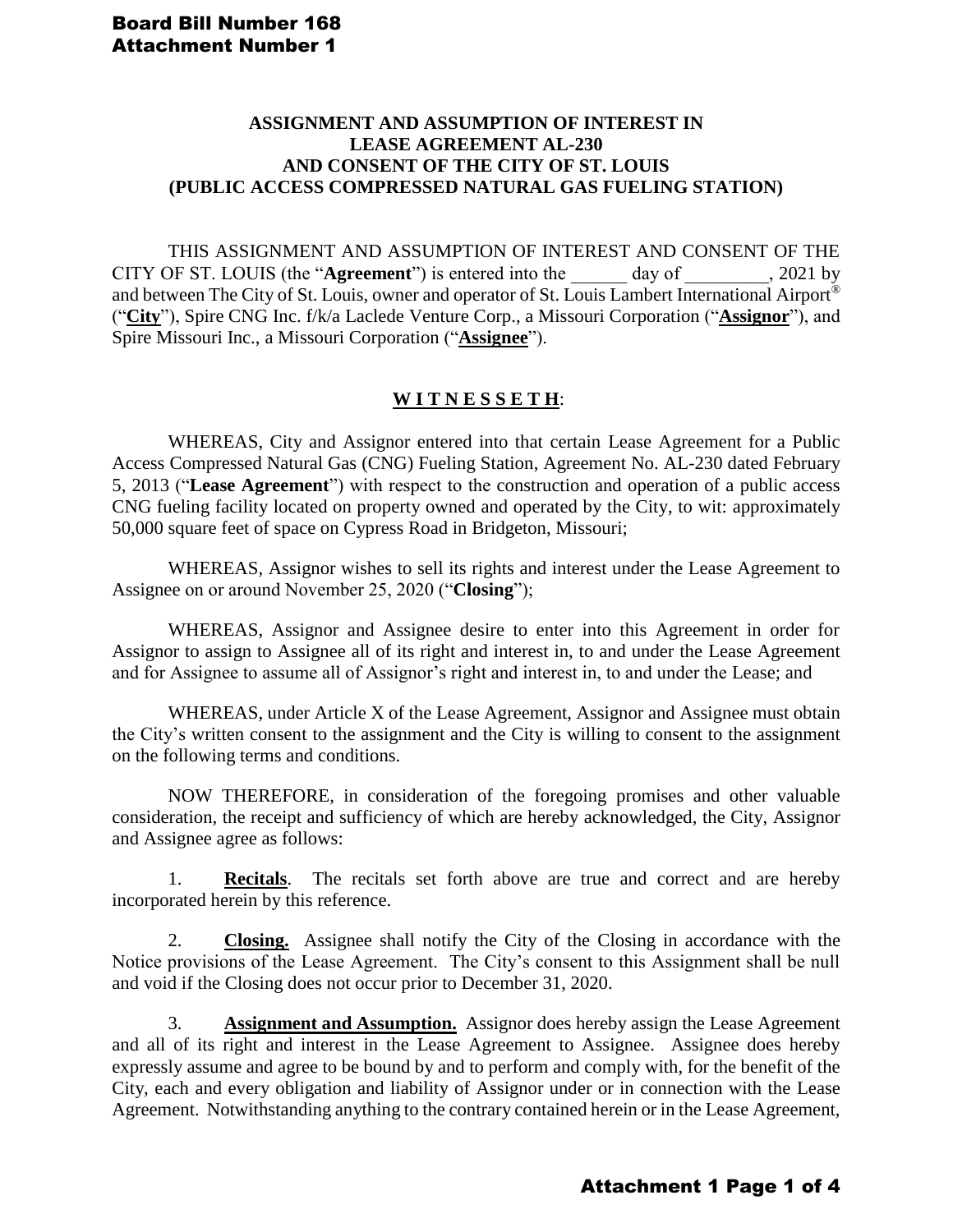## Board Bill Number 168 Attachment Number 1

Assignor shall remain responsible for any obligations and liabilities accrued on or prior to the Closing, and Assignee shall assume all obligations and liabilities after the Closing.

4. **St. Louis' Consent**. City hereby consents to Assignor's assignment of all of its rights and interest in the Lease Agreement to Assignee.

5. **Subsequent Assignments**. This Agreement will not constitute a consent to any subsequent assignment and will not relieve Assignee or any person claiming under or through Assignee of the obligation to obtain the consent of the City, to the extent required under the Lease Agreement, to any future assignment.

6. **Warranties**. Assignor hereby covenants and warrants to the City that Assignee is the only assignee of the Lease Agreement.

7. **Waiver**. Except as explicitly set forth herein, nothing contained herein will be deemed or construed to modify, waive, impair or affect any of the covenants, agreements, terms, provisions or conditions contained in the Lease Agreement.

8. **Binding Effect**. This Agreement will not be valid or binding on the City unless and until it is executed by all of the parties to this Agreement. The effective date of this Agreement will be the last date a party to this Agreement signs this Agreement.

9. **No Other Modifications**. Except as modified herein, the Lease Agreement remains unchanged and is in full force and effect.

10. **Defined Terms**. All capitalized terms not defined herein will have the meaning ascribed to them in the Lease Agreement.

11. **Counterparts**. This Agreement may be executed in multiple identical counterparts and when taken together shall constitute one and the same instrument, and it will constitute sufficient proof of this Agreement to present any copy, copies, electronic copies or facsimiles signed by the parties hereto.

# **[THE REMAINDER OF THIS PAGE INTENTIONALLY LEFT BLANK]**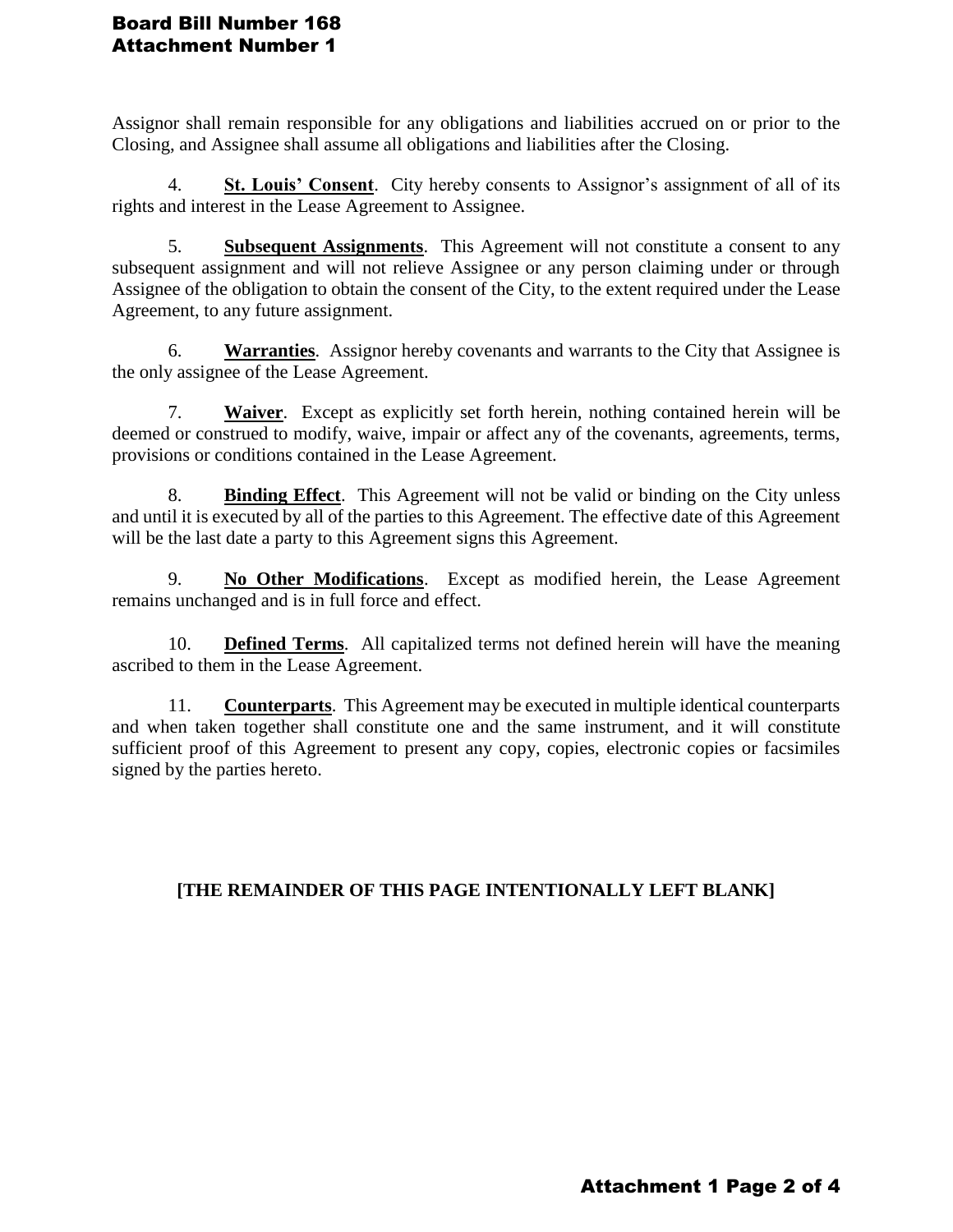# Board Bill Number 168 Attachment Number 1

IN WITNESS WHEREOF, the parties hereto for themselves, their successors and assigns, have executed this Agreement as of the last date written below.

# **SPIRE CNG INC. ASSIGNOR:**

By: \_\_\_\_\_\_\_\_\_\_\_\_\_\_\_\_\_\_\_\_\_\_\_\_\_\_\_\_\_\_

Title: \_\_\_\_\_\_\_\_\_\_\_\_\_\_\_\_\_\_\_\_\_\_\_\_\_\_\_\_\_

Date:

**SPIRE MISSOURI INC., ASSIGNEE:**

By: \_\_\_\_\_\_\_\_\_\_\_\_\_\_\_\_\_\_\_\_\_\_\_\_\_\_\_\_\_\_\_

Title: \_\_\_\_\_\_\_\_\_\_\_\_\_\_\_\_\_\_\_\_\_\_\_\_\_\_\_\_\_\_

Date: \_\_\_\_\_\_\_\_\_\_\_\_\_\_\_\_\_\_\_\_\_\_\_\_\_\_\_\_\_\_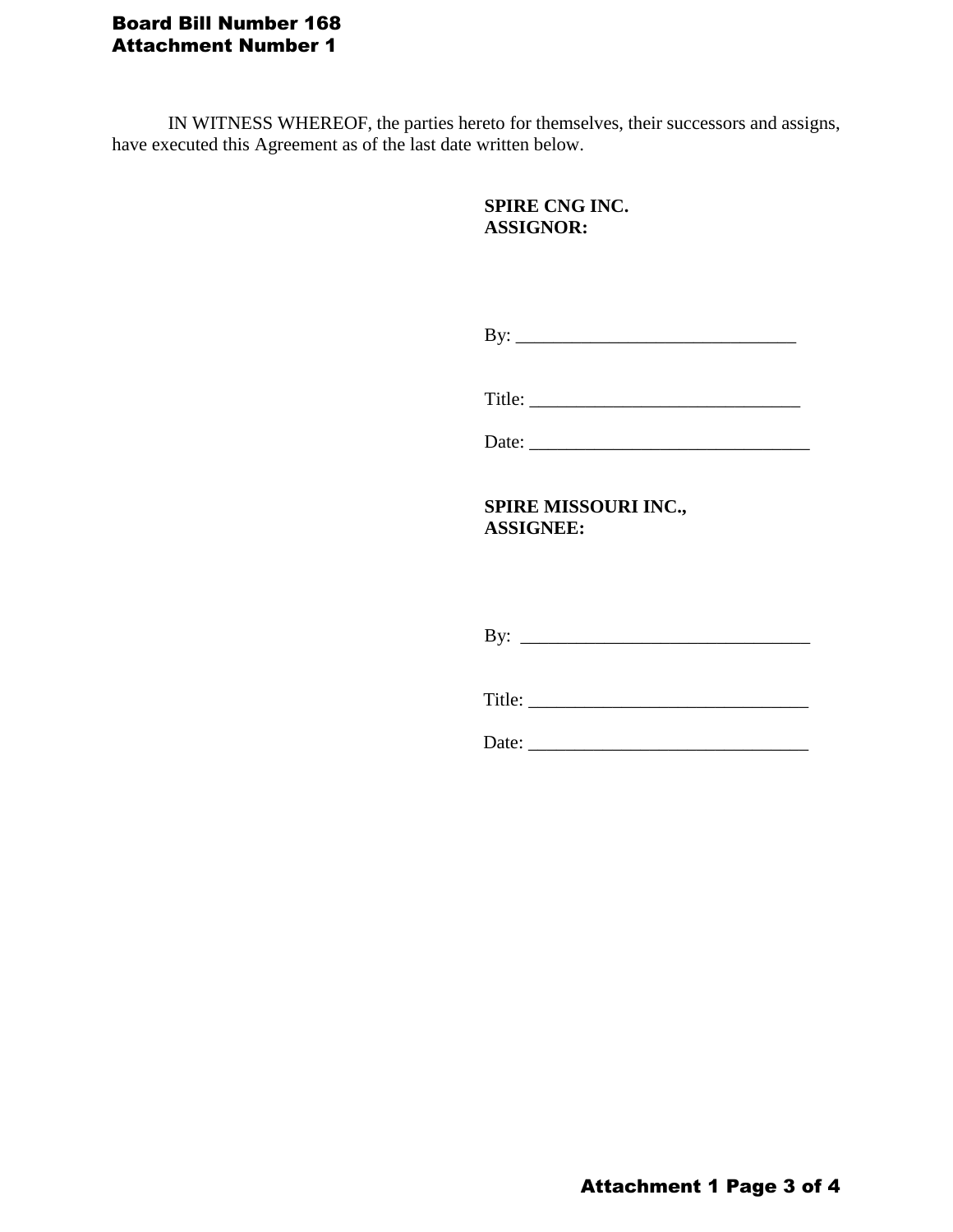## Board Bill Number 168 Attachment Number 1

THE CITY OF ST. LOUIS, THE OWNER AND OPERATOR OF ST. LOUIS LAMBERT INTERNATIONAL AIRPORT:

Authorized by City Ordinance NO. \_\_\_\_\_\_\_\_\_\_\_\_\_\_\_\_\_\_\_\_, approved \_\_\_\_\_\_\_\_\_\_\_\_\_\_\_, 202\_.

# **THE CITY OF ST. LOUIS:**

BY:\_\_\_\_\_\_\_\_\_\_\_\_\_\_\_\_\_\_\_\_\_\_\_\_\_\_\_\_\_\_\_\_\_\_

 Commission Chairperson Date and Director of Airports

\_\_\_\_\_\_\_\_\_\_\_\_\_\_\_\_\_\_\_\_\_\_\_\_\_\_\_\_\_\_\_\_\_

#### **COUNTERSIGNED BY:**

Comptroller Date The City of St. Louis

#### **APPROVED AS TO FORM BY:**

\_\_\_\_\_\_\_\_\_\_\_\_\_\_\_\_\_\_\_\_\_\_\_\_\_\_\_\_\_\_\_\_\_ City Counselor Date The City of St. Louis

#### **ATTESTED TO BY:**

Register Date The City of St. Louis

\_\_\_\_\_\_\_\_\_\_\_\_\_\_\_\_\_\_\_\_\_\_\_\_\_\_\_\_\_\_\_\_\_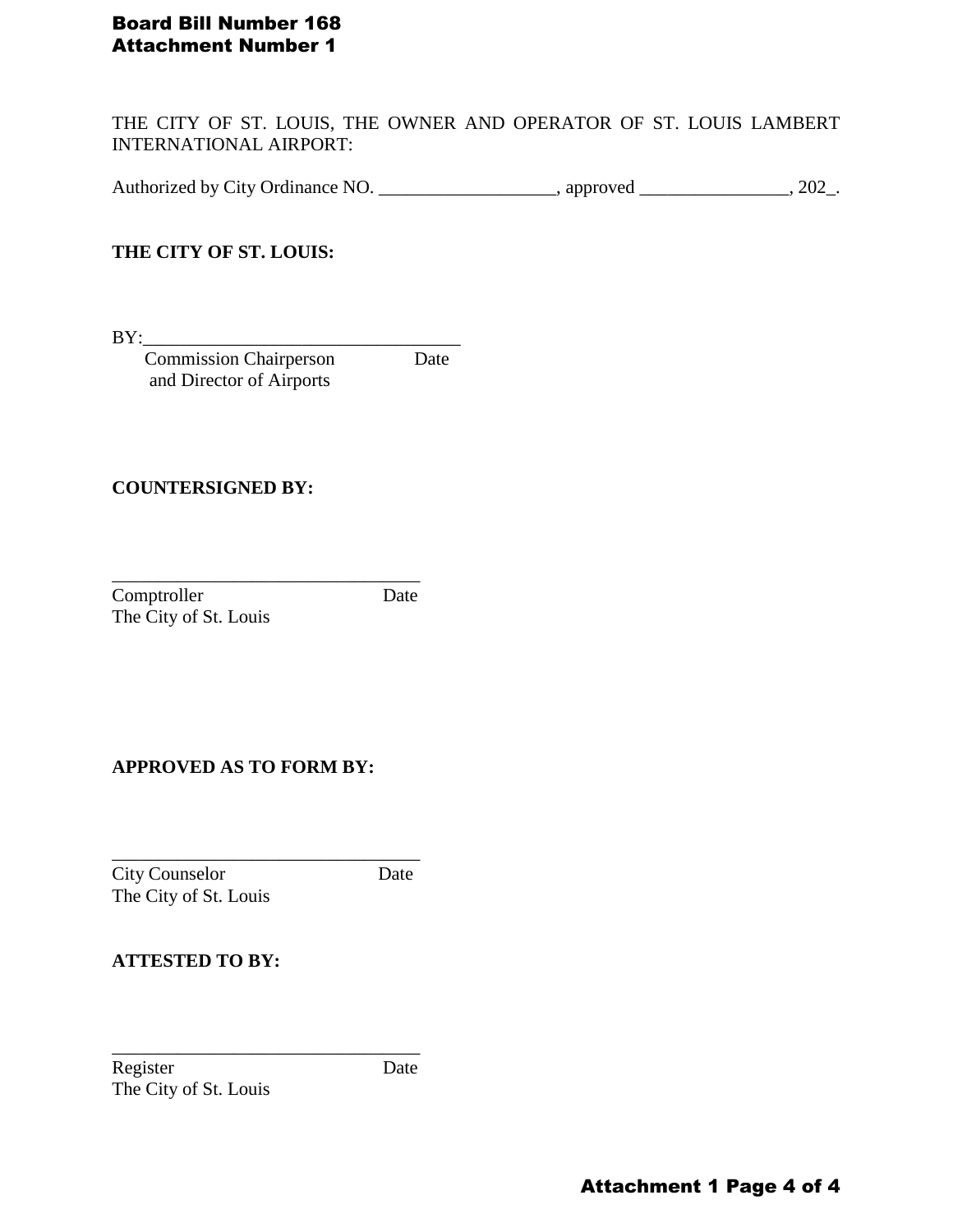# **BOARD BILL NUMBER 168**

# **FISCAL NOTE**

Preparer's Name Rochelle Pruitt

Phone Number or Email Address (will be available publicly) [rapruitt@flystl.com](mailto:rapruitt@flystl.com)

Bill Sponsor Alderwoman Marlene Davis\_\_\_\_\_\_\_\_\_\_\_\_\_\_\_\_\_

| <b>Bill Synopsis:</b> | Consent of Assignment and Assumption |
|-----------------------|--------------------------------------|
| Type of Impact:       | N/A Revenue Agreement                |
| Agencies Affected:    | <b>Airport Authority</b>             |

#### **SECTION A**

#### **Does this bill authorize:**

- An expansion of services which entails additional costs beyond that approved in the current adopted city budget? <br>
No. Solution 1. The same set of the set of the set of the set of the set of the set of the set of the set of the set of the set of the set of the set of the set of the set of the set of the s
- An undertaking of a new service for which no funding is provided in the current adopted city budget? No. 2012 12:30 No. 2013 12:30 No. 2013 12:30 No. 2014 12:30 No. 2014 12:30 No. 2014 12:30 No. 2014 12:30 No. 2014 12:30 No. 2014 12:30 No. 2014 12:30 No. 2014 12:30 No. 2014 12:30 No. 2014 12:30 No. 2014 12:30
- A commitment of city funding in the future under certain specified conditions?

 $Yes$   $X$  No.

- An issuance of bonds, notes and lease-purchase agreements which may require additional funding beyond that approved in the current adopted city budget? \_\_\_\_\_ Yes \_\_X\_ No.
- An execution or initiation of an activity as a result of federal or state mandates or requirements?  $\qquad \qquad \qquad \qquad \qquad \qquad \qquad \qquad \qquad \text{Yes } \_ X \_ \qquad \text{No.}$
- A capital improvement project that increases operating cost over the current adopted city budget? No. 2008 No. 2008 No. 2008 No. 2008 No. 2008 No. 2008 No. 2008 No. 2008 No. 2008 No. 2008 No. 2008 No.
- A capital improvement project that requires funding not approved in the current adopted budget or that will require funding in future years? The Mess Lemma Yes Lemma Yes Lemma No.

**If the answer is yes to any of the above questions, then a fiscal note must be attached to the board bill. Complete Section B of the form below.**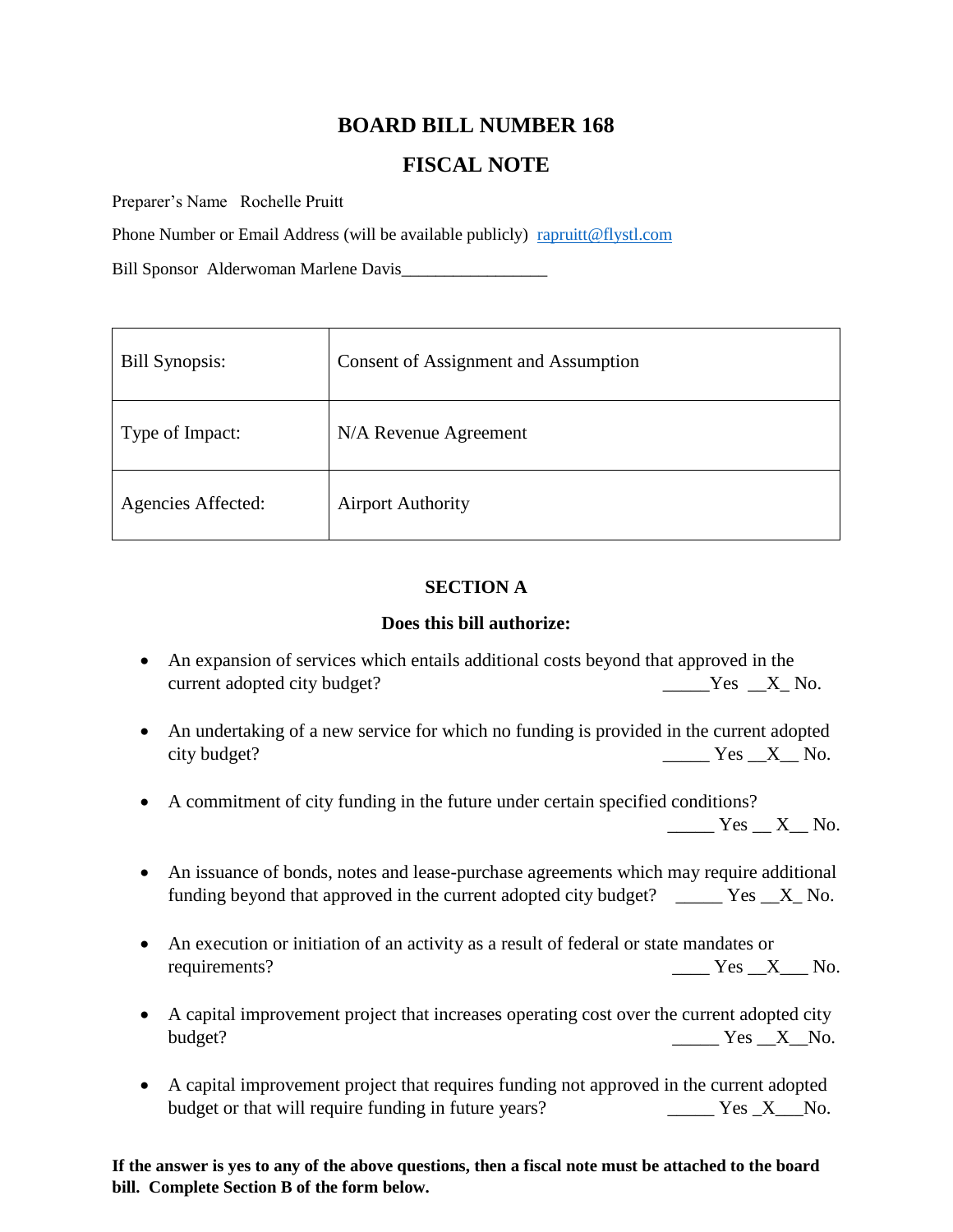## **SECTION B**

|  | $\circ$ | If yes, describe the facilities and provide the estimated cost:                                  |
|--|---------|--------------------------------------------------------------------------------------------------|
|  |         |                                                                                                  |
|  |         |                                                                                                  |
|  |         | Is the bill estimated to have a direct fiscal impact on any city department or office?<br>Yes No |
|  | $\circ$ | If yes, explain the impact and the estimated cost:                                               |
|  |         |                                                                                                  |
|  |         | Does the bill create a program or administrative subdivision?<br>$Yes$ No                        |
|  | $\circ$ | If yes, then is there a similar existing program or administrative subdivision?                  |
|  |         | Yes No                                                                                           |
|  | $\circ$ | If yes, explain the how the proposed programs or administrative subdivisions may<br>overlap:     |
|  |         |                                                                                                  |
|  |         |                                                                                                  |
|  |         |                                                                                                  |
|  |         |                                                                                                  |
|  |         | Describe the annual operating, equipment, and maintenance costs that would result from the       |